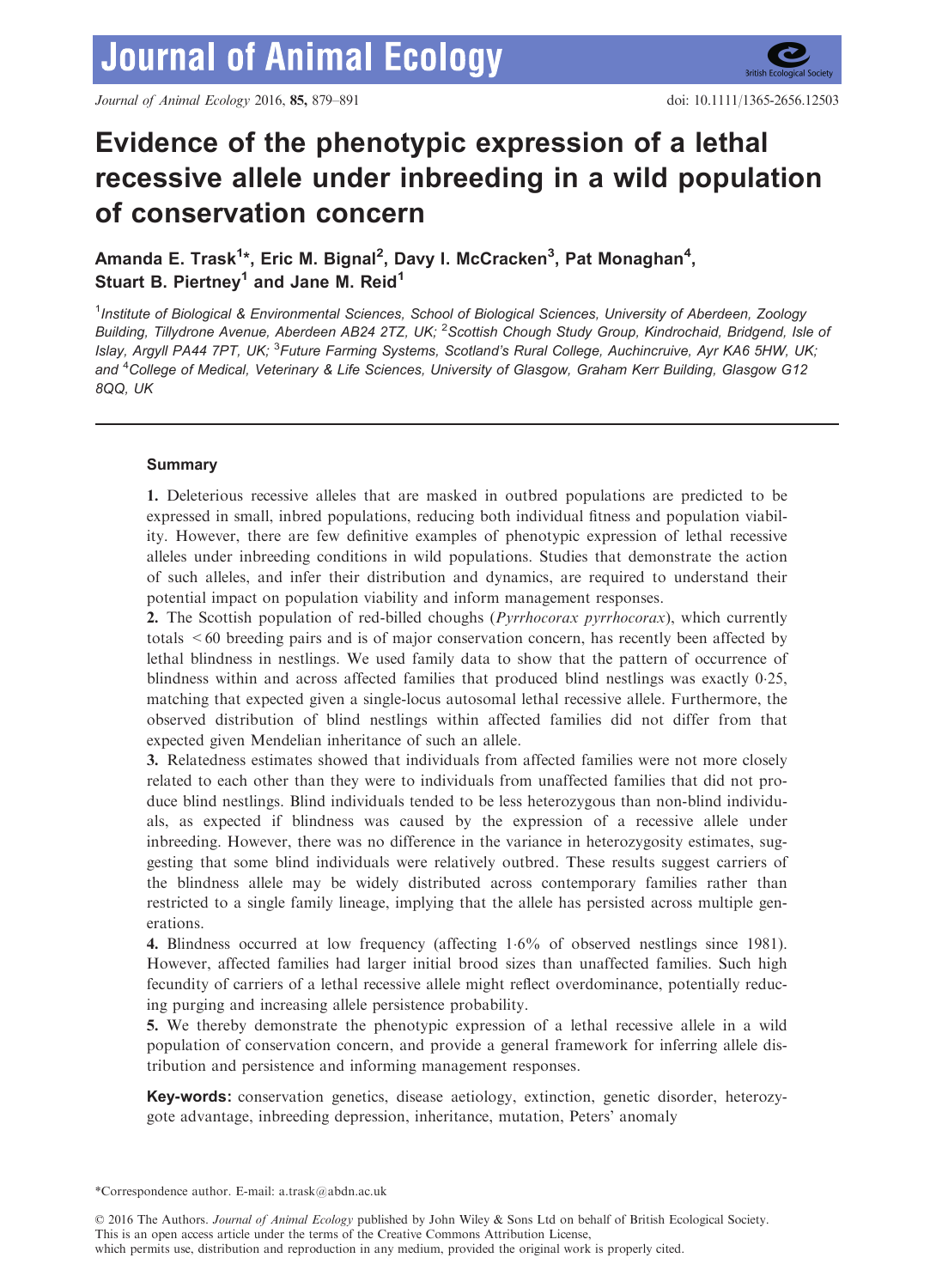# Introduction

Small and isolated populations, which are often of conservation concern, are expected to experience some degree of inbreeding given random or non-random mating. Deleterious recessive alleles are consequently more likely to be expressed, causing inbreeding depression in viability and fecundity (Charlesworth & Charlesworth 1999; Charlesworth & Willis 2009). Indeed, inbreeding depression has been observed in numerous wild populations (e.g. Grueber et al. 2010; Agudo et al. 2012; Mattila et al. 2012; Reid et al. 2014), potentially increasing extinction risk and necessitating management intervention (Crnokrak & Roff 1999; Hogg et al. 2006; O'Grady et al. 2006).

Inbreeding depression is thought to be primarily caused by the cumulative effects of partially or fully recessive deleterious alleles of small effect expressed across numerous loci (Charlesworth & Charlesworth 1999). However, large-effect deleterious recessive alleles can also contribute to inbreeding depression (Laikre 1999; Remington & O'Malley 2000; Charlesworth & Willis 2009). Small-effect and large-effect alleles can have different implications for the management of inbred wild populations. Inbreeding depression stemming from numerous small-effect alleles may be difficult to alleviate as appropriate management practices such as minimizing breeding between relatives (Hagen et al. 2011) or translocating unrelated individuals into a population (Vilà et al. 2003; Hogg et al. 2006) may not be feasible. Conversely, large-effect alleles might potentially be more amenable to management intervention if carriers can be identified and removed from the breeding population (Laikre, Ryman & Thompson 1993; Laikre 1999; Ralls et al. 2000). However, if carriers are numerous or widely distributed within a population then removing them may substantially reduce effective population size (e.g. Ralls et al. 2000; Hammerly, Morrow & Johnson 2013), thereby increasing subsequent inbreeding, genetic drift, demographic stochasticity and extinction risk. Key steps towards informing management strategies for small, wild populations are therefore to identify large-effect alleles contributing to inbreeding depression, and to establish the distribution and identity of carriers.

However, direct evidence of phenotypic expression of large-effect deleterious recessive alleles under inbreeding conditions in small, wild populations remains scarce, meaning that the possible impacts of such alleles are rarely incorporated into management strategies. Experimental breeding of wild-sampled individuals has shown that lethal recessive alleles do exist in wild populations (e.g. in monkey-flower, Mimulus guttatus, Willis 1992; fruit fly, Drosophila melanogaster, Kusakabe et al. 2000; bluefin killifish, Lucania goodei and zebrafish, Danio rerio, McCune et al. 2002). Lethal recessive haplotypes, comprising major genomic inversions and multiple genes inherited as a single unit, are also known to exist in wild populations of house mice (Mus domesticus, t haplotype, Manser et al. 2011) and ruff (Philomachus pugnax, Küpper et al. 2016). Additionally, in pedigreed captive populations of threatened species, large-effect recessive alleles that would likely be lethal if expressed in the wild have been inferred (Laikre 1999). Examples include chondrodystrophy (dwarfism) in California condor (Gymnogyps californianus, Ralls et al. 2000), diaphragmatic hernias in golden lion tamarins (Leontopithecus rosalia, Bush et al. 1980) and blindness in grey wolves (Canis lupus, Laikre, Ryman & Thompson 1993). In contrast, the few documented examples of potential large-effect recessive alleles expressed in small, wild populations have severe but non-lethal effects. Examples include testicular abnormalities in Florida panthers (Felis concolor coryi, Roelke, Martenson & O'Brien 1993) and South Australian island populations of koala (Phascolarctos cinereus, Seymour et al. 2001; Cristescu et al. 2009), which can effect fertility (Mahmud et al. 2015), and vertebral abnormalities in the Scandinavian wolf (Canis lupus) population (Räikkönen et al. 2006). Furthermore, the evidence that these conditions are genetic is indirect; testicular and vertebral abnormalities are heritable in various domesticated mammals (Kramer et al. 1982; Mahmud et al. 2015), affected panthers were associated with inbred matings (Roelke, Martenson & O'Brien 1993), and testicular abnormalities in koalas are associated with high effective inbreeding coefficients in sequentially founded populations (Seymour et al. 2001).

One reason why impacts of large-effect recessive alleles have not been explicitly documented in small, wild populations might be because such alleles are unlikely to be observed or persist, even given inbreeding. This is because such alleles are often expressed during early development and cause embryo or early-life mortality (e.g. chlorophyll deficiency in plants, Remington & O'Malley 2000; developmental defects in fish, Tiira, Piironen & Primmer 2006; hatching failure in birds, Ortego et al. 2010; Hemmings, Slate & Birkhead 2012). Furthermore, such alleles might be rapidly purged due to strong selection (Hedrick 1994; Husband & Schemske 1996; Wang et al. 1999; Crnokrak & Barrett 2002), meaning that standing large-effect alleles are truly rare. However, purging may be inefficient in small populations where selection may be weak relative to genetic drift (Byers & Waller 1999; Wang et al. 1999; Frankham et al. 2001). Large-effect recessive alleles might also persist if they confer a fitness advantage in heterozygotes (i.e. overdominance, Lacy & Ballou 1998). The current paucity of evidence of large-effect recessive alleles acting in small, wild populations therefore does not exclude the possibility that such alleles might exist and hence exacerbate inbreeding depression and impact population persistence.

When lethal or severe phenotypic disorders are observed in populations of conservation concern, a key first step in management is to identify the aetiology (i.e. form of causation). Genetic aetiologies can be reliably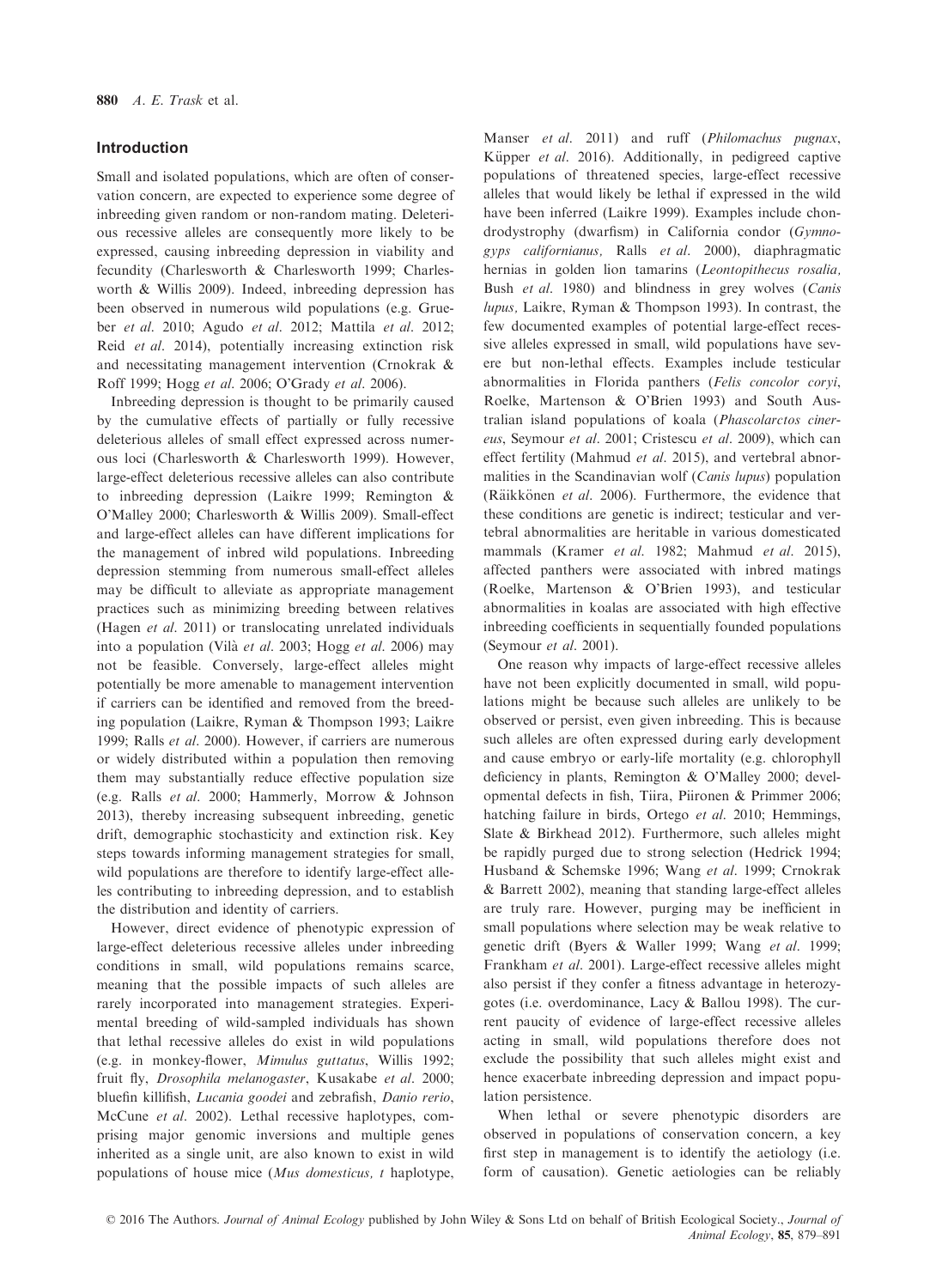established through QTL mapping, genomewide association or positional cloning studies that link genotype to phenotype (Peltonen & McKusik 2001; Botstein & Risch 2003; Visscher et al. 2012), or through test-crosses among affected families (Laikre, Ryman & Thompson 1993). However, for many wild populations adequate genomic resources are still unavailable and test-crosses are not feasible. Large-effect alleles can instead be deduced from observed patterns of phenotypic expression across relatives, which are expected to follow recognizable patterns stemming from Mendelian segregation and inheritance (Table 1, Phillips et al. 2007; Tayo et al. 2009). Conversely if an observed disorder had an environmental aetiology, for example caused by an infectious disease or abiotic factor, occurrences would be unlikely to match Mendelian expectations but might be spatially or temporally clustered (Hartup et al. 2001; Sabel et al. 2003; Ostfeld, Glass & Keesing 2005; Altizer et al. 2006).

If a genetic aetiology is inferred, a second key step is to identify carriers of causal alleles so that the potential for eradication, or selective breeding to reduce phenotypic expression, can be assessed. However, heterozygous carriers of recessive alleles do not express associated phenotypes and cannot be readily identified without sufficient genomic resources to develop diagnostic tests (Romanov et al. 2006; Allendorf, Hohenlohe & Luikart 2010), or sufficient pedigree data to calculate individual carrier probabilities (Laikre, Ryman & Thompson 1993). When these resources are unavailable, as is typical for wild populations, the likely distribution of carriers can only be inferred indirectly. One approach is to quantify relatedness of affected individuals relative to unaffected individuals. If affected individuals are more closely related to each other than to unaffected individuals, then the causal allele may have arisen recently such that all carriers are restricted to a particular family, which could potentially

then receive targeted management action (Fig. 1a,b). However, if affected individuals are no more related to each other than to unaffected individuals, then the causal allele may have arisen further back in time such that carriers are now relatively widely distributed in the contemporary population (Fig. 1d,e). Management targeted at particular affected families might then have limited efficacy at eradicating the causal allele, or have unacceptable collateral effects. Such comparisons of relatedness can therefore indicate the potential feasibility and desirability of removing carriers, and inform managers of the value of investing in developing diagnostic molecular markers to definitively identify individual carriers.

Such analyses of relatedness can be achieved using molecular genetic estimators that are relatively easily implemented in populations with limited genomic resources and sampling. Furthermore, estimates of multilocus heterozygosity (a proxy for individual inbreeding level, Chapman et al. 2009; Szulkin, Bierne & David 2010; Forstmeier et al. 2012) may allow further inference of the likely contemporary distribution of carriers. If all carriers are clustered within the same family then affected individuals, which must all be the progeny of two closely related carriers, will all be highly inbred and hence have lower mean and variance in heterozygosity than unaffected individuals (Fig. 1c). However, if carriers are widely distributed in the population then relatively unrelated carriers may also mate and produce relatively outbred affected offspring. Affected individuals would then be only slightly less heterozygous on average than unaffected individuals, with little difference in the variance in heterozygosity (Fig. 1f).

Once the likely distribution of carriers in a population has been inferred, a third key step is to investigate whether a focal allele is likely to persist in the population or go extinct without management intervention. Allelic

|  |  |  |  |  | Table 1. Expected patterns of expression and occurrence of an early-life (pre-reproductive) lethal trait within affected families given dif- |  |  |  |  |
|--|--|--|--|--|----------------------------------------------------------------------------------------------------------------------------------------------|--|--|--|--|
|  |  |  |  |  | ferent aetiologies. Expectations under Mendelian inheritance assume a single locus with complete penetrance                                  |  |  |  |  |

| Aetiology                                                     | Phenotypic expression/occurrence                                                                                                                                                       | Expectation                                                                                                                                                               |  |  |  |  |
|---------------------------------------------------------------|----------------------------------------------------------------------------------------------------------------------------------------------------------------------------------------|---------------------------------------------------------------------------------------------------------------------------------------------------------------------------|--|--|--|--|
| Autosomal recessive                                           | Expressed by homozygous carriers only<br>(Campbell & Reece 2005)                                                                                                                       | Expressed in offspring of unaffected parents.<br>Expect 0.25 rate of occurrence within affected                                                                           |  |  |  |  |
| Autosomal or allosomal dominant                               | Expressed by all carriers (Campbell $&$ Reece 2005)                                                                                                                                    | families<br>Expressed in offspring of affected parents,<br>which is not possible for a pre-reproductive<br>lethal trait                                                   |  |  |  |  |
| Sex-linked (z-linked) recessive                               | Females are the heterogametic sex in birds (ZW),<br>meaning that males must be homozygous and<br>females hemizygous for the z-linked allele to<br>express the phenotype (Buckley 1989) | Expressed in females only. Males could be<br>carriers. Male expression would require an<br>affected mother, which is not possible for a<br>pre-reproductive lethal trait  |  |  |  |  |
| Mitochondrial                                                 | Expressed matrilineally (Campbell & Reece 2005)                                                                                                                                        | Affected offspring would have an affected<br>mother, which is not possible for a<br>pre-reproductive lethal trait                                                         |  |  |  |  |
| Environmental (e.g. infectious or<br>abiotic causative agent) | Occurs in individuals infected by, or exposed to,<br>the causative agent                                                                                                               | No consistent pattern of occurrence across and<br>within affected families. However, occurrences<br>might be clustered spatially or temporally and<br>affect whole broods |  |  |  |  |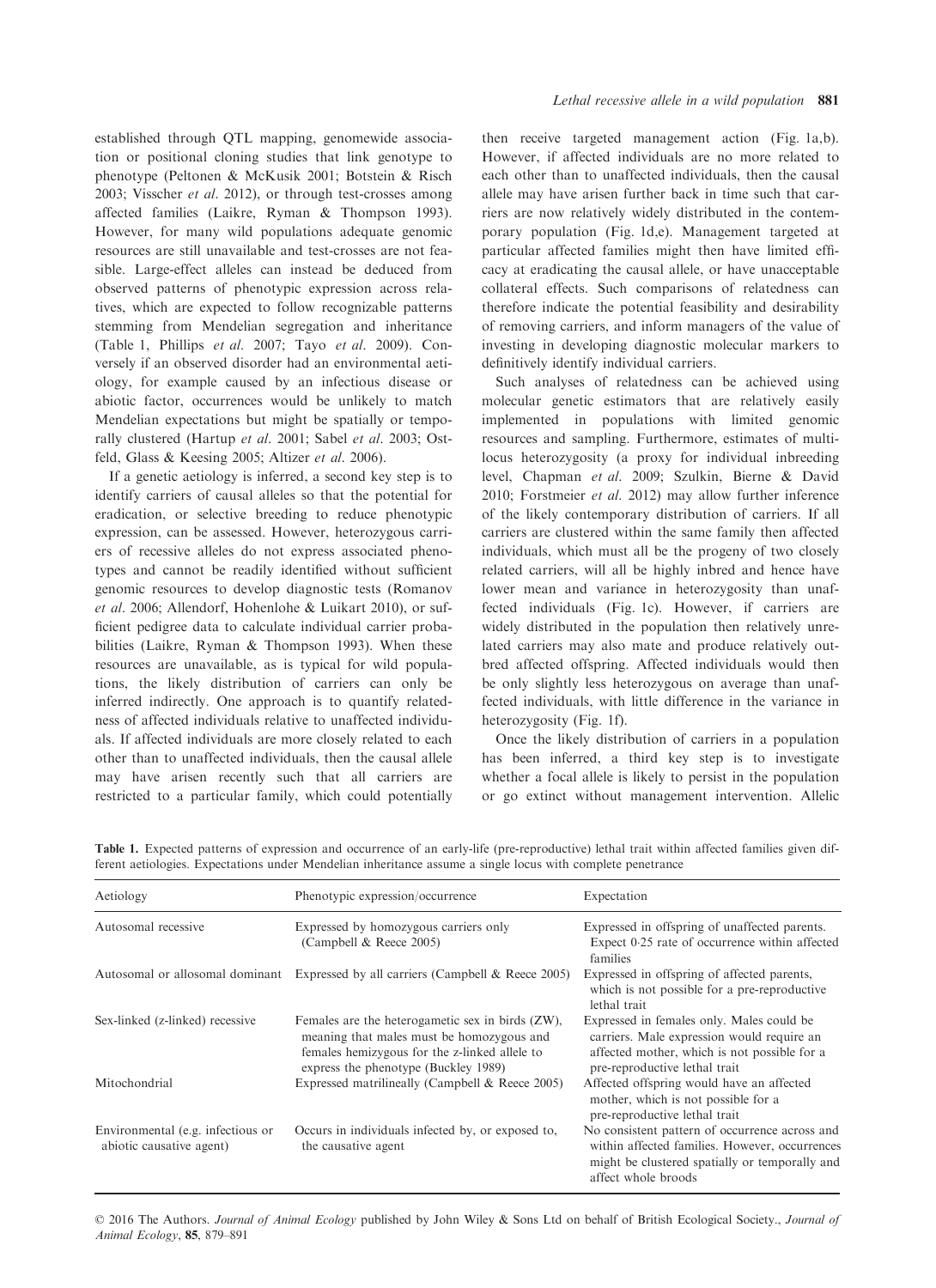

Fig. 1. Hypothetical (a and d) pedigree diagrams, and distributions of (b and e) dyadic relatedness and (c and f) individual heterozygosity given a recessive allele arising (a–c) recently or (d–f) multiple generations ago. Pedigree diagrams (a and d) show affected individuals (filled circles), unaffected carriers (half-filled circles) and non-carriers (open circles). Dotted lines indicate the start of sampling of the contemporary population. Distributions of relatedness (b and e) depict dyadic relatedness between individuals from affected vs. unaffected families (solid line) and between individuals from different affected families (dashed line). Given a recent allele (a–c), affected individuals would be restricted to a single family lineage and hence consistently highly related and more inbred. Given an older allele (d–f), affected individuals may be widely distributed and hence not always closely related, and less consistently inbred.

persistence will depend partly on any expression of overdominance and resulting increased fitness of heterozygous carriers. For example, carriers could have high fecundity, which could compensate for the fitness cost of producing affected offspring. Such compensation would decrease purging and increase the probability that a deleterious allele will persist (Lacy & Ballou 1998). The relative fitness of carriers and non-carriers must therefore be estimated to understand the natural dynamics of deleterious or lethal recessive alleles and associated management implications. However, few studies have demonstrated the phenotypic expression of a lethal recessive allele in a wild population, or hence inferred the likely within-population distribution and dynamics of any such allele.

Here, we provide evidence for the phenotypic expression of a large-effect (lethal) recessive allele causing blindness in a small, insular red-billed chough (Pyrrhocorax pyrrhocorax Linnaeus, hereafter 'chough') population of conservation concern in Scotland, UK. Blindness, characterized by severe corneal opacity (Appendix S1, Supporting information), was first observed in a chough nestling in 1998 and has been regularly observed subsequently (Fig. 2). Blind nestlings have occurred in the same nest sites, reared by the same parent pairs, across multiple years suggesting either a genetic or localized site-specific environmental aetiology. Veterinary post-mortems suggest that blindness is caused by an early-stage developmental abnormality of the anterior segment of the eye, similar to the human condition 'Peters' anomaly'. Peters' anomaly has a genetic aetiology, with multiple genes that function in a common eye developmental pathway implicated (Gould & John 2002; Bhandari et al. 2011; Reis & Semina 2011). Furthermore, domestic chicken, mouse and zebrafish gene knockout studies have created analogous phenotypes (Hsieh et al. 2002; Wurm et al. 2008; McKeone et al. 2011; Morris 2011; Zhao et al. 2012). We therefore hypothesized that blindness might have a genetic aetiology in choughs. Blindness is inevitably a pre-reproductive lethal trait in a wild bird; although affected (i.e. blind) nestlings can grow normally, they inevitably die at fledging. As breeding adults cannot be blind, causal alleles cannot be dominant. We therefore hypothesized that blindness constitutes a notable example of the phenotypic expression of a lethal recessive allele in a small, inbred population of conservation concern.

To infer the aetiology of blindness in choughs, and assess the potential for targeted management, we first quantified the pattern of occurrence of blindness across years and broods. We show that this pattern matched that expected given a single-locus autosomal lethal recessive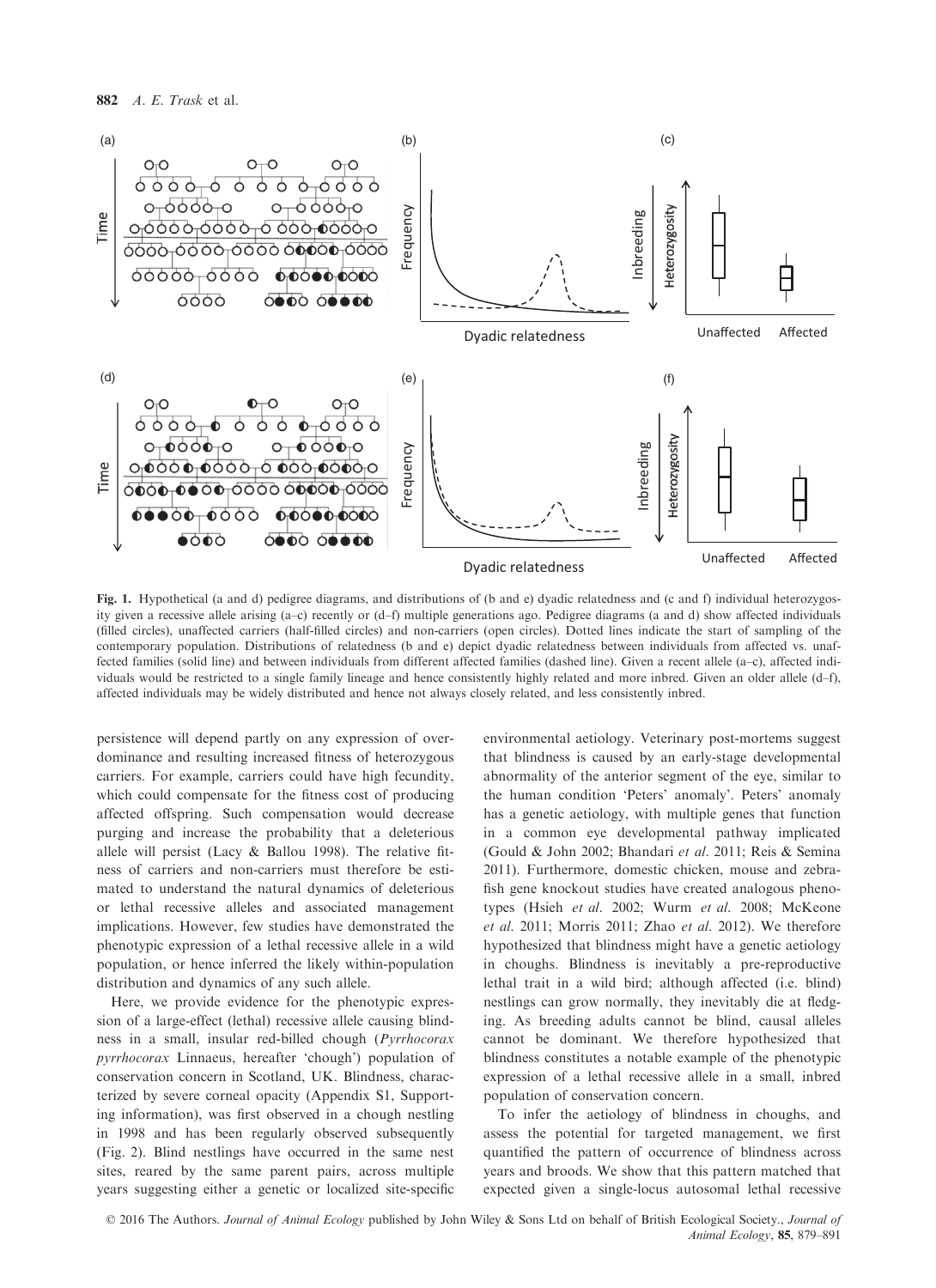

Fig. 2. Numbers of (a) red-billed chough broods monitored (grey bars) and broods where blind chicks were observed (black bars) per year on Islay, and (b) nestlings ringed (grey bars) and blind nestlings observed (black bars) per year. Bars are stacked. On (a), black dots show the total number of breeding pairs from full censuses.

allele, and did not match that expected given other postulated aetiologies for a pre-reproductive lethal trait (Table 1). Secondly, to infer whether the causal allele is likely to have emerged recently and hence be restricted to a particular family, or is older and hence more widely distributed across contemporary families, we compared relatedness and multilocus heterozygosity among affected and unaffected individuals (e.g. Fig. 1). Finally, we tested whether brood sizes differed between affected and unaffected families, and thereby assessed the potential for overdominance and associated constraints on purging.

# Materials and methods

# study system and sampling

Choughs have experienced substantial reductions in range and population size across Europe since 1800 (Holloway & Gibbons 1996; Eaton et al. 2009). They are consequently listed on Annex 1 of the EU Wild Birds Directive and 'Amber listed' in the UK (Eaton et al. 2009). In Scotland, choughs are restricted to the islands of Islay and Colonsay, totalling ca. 53 breeding pairs in

2014 (Hayhow et al. 2015). These populations are isolated and genetically depauperate relative to other British and continental European populations, as evidenced by low microsatellite diversity and high between population differentiation (Wenzel et al. 2012). The small population size and apparent lack of immigration mean that inbreeding is inevitable.

Scottish choughs form socially monogamous breeding pairs and are highly territorial (Bignal, Bignal & McCracken 1997). Pairs breed once per year and nest in cavity sites in caves and farm buildings (Bignal, Bignal & McCracken 1997; Reid et al. 2006). Both sexes contribute to nestling provisioning (Bignal, Bignal & McCracken 1997) and can fledge up to five chicks per brood (mean on Islay  $1.99 \pm 0.15$  SD, Reid et al. 2004). Each year since 1981, 30–80% of active nest sites on Islay were visited 2–3 weeks after nestlings hatched to count and uniquely colourring nestlings (Reid et al. 2003, 2004). The proportion of active nest sites visited increased across years (Fig. 2a). Colour-ringed adults breeding at each nest site were identified, but unringed adults were not captured and hence remained unmarked. Mean annual adult survival rate was 0.83, meaning that most adults survive to breed in multiple years (Reid et al. 2003, 2004). Across all years, one or both attending adults were colour-ringed in ca. 57% of all monitored broods (increasing to ca. 63% during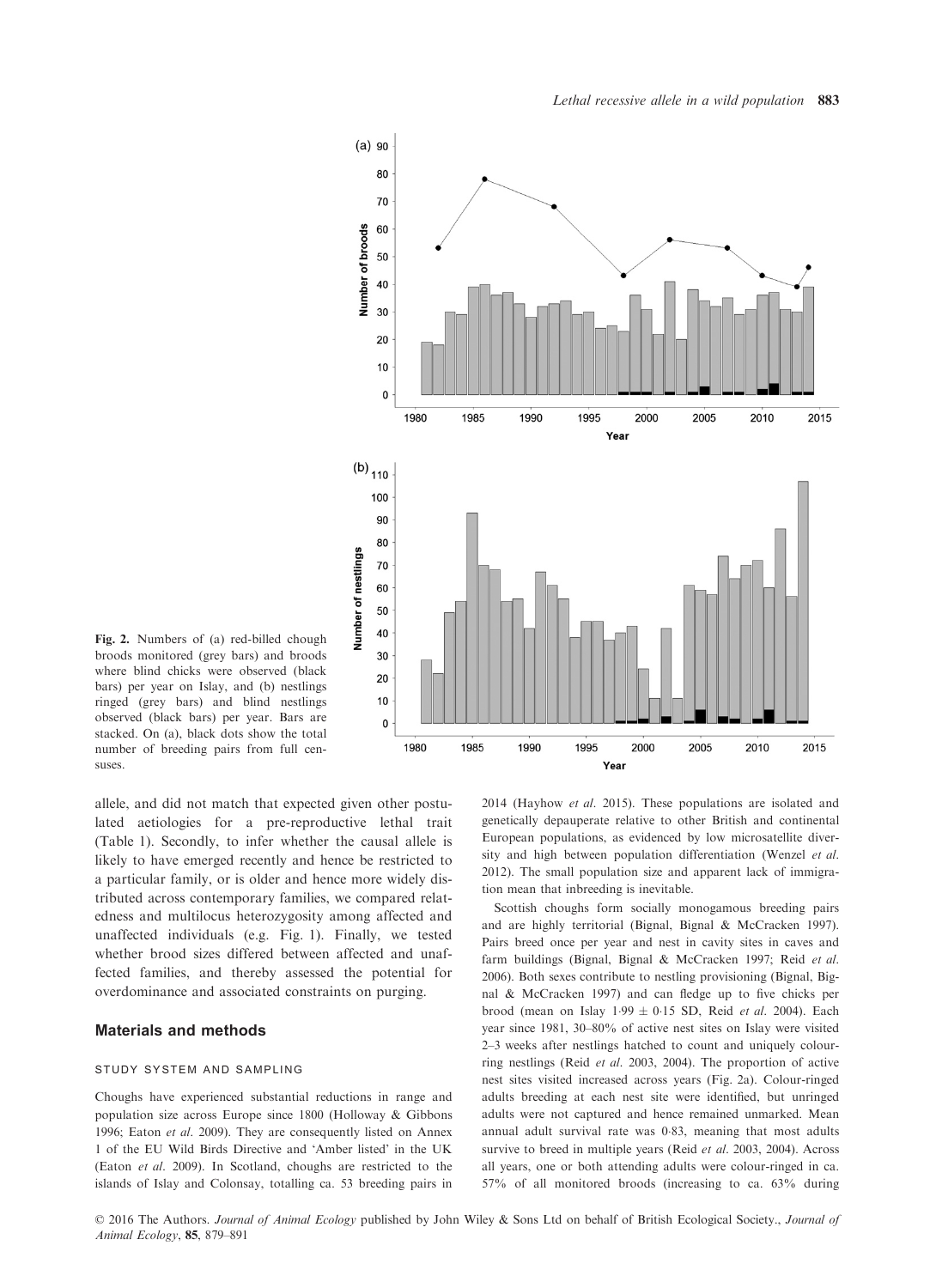# 884 A. E. Trask et al.

1997–2014). Observations of colour-ringed adults demonstrate very high mate and nest-site philopatry (as also observed in Spanish choughs, Banda & Blanco 2014) and show that a change of nest site is typically associated with a change in at least one member of the breeding pair due to mortality.

#### pattern of occurrence of blindness

During nest-site visits, nestlings were checked for blindness, presenting as severe corneal opacity (Appendix S1). Corneal opacity is readily observable in 2- to 3-week-old nestlings, meaning that blind individuals in visited broods that survived to this age are unlikely to have gone unnoticed. Corvidae nestlings are altricial and typically open their eyes  $4-12$  days post-hatch (Bateman  $\&$ Balda 1973; Woolfenden 1978; Whitmore & Marzluff 1998). Permanently blind nestlings are therefore unlikely to be directly disadvantaged prior to this time. Furthermore, observed blind nestlings grow normally and survive to fledging at ca. 6 weeks post-hatch (Appendix S2). There is consequently no clear expectation that blind nestlings will have higher mortality than their normally sighted brood mates prior to nest visits.

To quantify the overall frequency of occurrence of blindness, we calculated the proportion of nestlings checked in each year that were blind, and the proportion of all checked broods that contained at least one blind nestling. To compare the observed pattern of occurrence of blindness to the patterns expected given specific aetiologies (Table 1), we quantified the numbers of blind and nonblind nestlings produced by 'affected families'. Affected families were defined as nuclear families where parent pairs were observed to produce blind nestlings in at least one brood (i.e. a standard 'case-family' design, Hopper, Bishop & Easton 2005). All broods produced by parent pairs that were known or assumed to comprise the same adults were included. Parent pairs where both adults were colour-ringed were known with certainty. As choughs show extremely high mate philopatry and site philopatry (see above, Banda & Blanco 2014), unringed pairs that bred repeatedly at the same nest site were assumed to comprise the same parent pair (Appendix S3). Quantitative comparisons between observed and expected patterns of occurrence of blindness could potentially be confounded by extra-pair parentage within affected families, as affected or unaffected nestlings would be attributed to incorrect parents. However, the rate of extra-pair parentage in choughs  $(-5%)$  is too low to cause substantial biases (Appendix S4).

We used simulations to compare the observed distribution of blind nestlings within broods of affected families to that expected given a 025 probability of occurrence in each nestling (as expected given a single-locus autosomal recessive allele, Table 1). Nestlings within each observed brood were randomly assigned as blind (vs. not blind) through independent Bernoulli trials with probability 025. The numbers of broods that contained zero to five blind nestlings were summed across the real and simulated data. The observed frequency of each count was compared to the mean and 95% confidence interval calculated across 1000 simulated frequencies, based on observed brood sizes.

# genotyping and molecular sexing

Molecular genetic analyses were used to sex blind nestlings, estimate pairwise relatedness between individuals from affected and unaffected families and quantify multilocus heterozygosity. In 2012–2014, non-blind nestlings at accessible nest sites were blood

sampled via brachial venipuncture, and blood was stored in EDTA tubes. Although adults were not captured, chough moult coincides with breeding. DNA from adults attending accessible nest sites was therefore non-invasively sampled by collecting moulted feathers. Tissue samples from adults and non-blind nestlings were also opportunistically collected from carcasses after natural mortalities. Tissue samples from blind nestlings were collected during veterinary post-mortem, following natural mortality or humane euthanasia (Scottish Natural Heritage licence 19354).

DNA was extracted from  $\leq$   $\mu$ L of blood, small pieces of liver or muscle tissue or 3–5 mm clippings of the lower feather calamus, using standard ammonium acetate precipitation (Hogan et al. 2008). All individuals were initially genotyped at 13 microsatellite loci developed for choughs and polymorphic in the Islay population (Wenzel et al. 2011, Appendix S5). To increase power for estimating relatedness and heterozygosity, individuals sampled in 2014 and all blind individuals sampled were genotyped at a further five polymorphic microsatellite loci crossamplified from other passerine species (Appendix S5). After tests for scoring errors and conformity to Hardy–Weinberg and linkage equilibrium, 17 microsatellite loci were used for further analysis. Details of genotyping and descriptive statistics of microsatellite loci are provided in Appendix S6.

To compare the sex ratio of blind nestlings to that expected given a sex-linked recessive causal allele vs. other aetiologies (Table 1), blind nestlings were sexed using the 2550/2718 primer pair (Fridolfsson & Ellegren 1999) and the P2/P8 primer pair (Griffiths et al. 1998) for the CHD-1 gene. The presence of blind males, which would refute a z-linked mode of inheritance (Table 1), was then ascertained. The sex ratio of blind nestlings was also compared to the expected 1 : 1 ratio given an autosomal mode of inheritance, using chi-square goodness-of-fit tests.

#### relatedness and heterozygosity

To identify and calculate the most appropriate relatedness estimator for the study population, we used simulations of different pairwise relatedness estimators based on observed allele frequencies, implemented in COANCESTRY v.1.0.1.5 (Wang 2011). The dyadic maximum likelihood (DyadML, Milligan 2003) was selected as it yielded the highest correlation between simulated and true relatedness estimates (Appendix S7). DyadML can account for inbreeding and genotyping error and is constrained within the biologically meaningful range of 0–1 for the probability of identity by descent (IBD, Milligan 2003).

Relatedness estimates can be used as a continuous measure of relative IBD between dyads, or to assign dyads to relationship categories (Blouin 2003; Weir, Anderson & Hepler 2006). However, studies of wild populations often lack sufficient power from available marker loci to reliably assign relationship categories. Instead, power can be maximized by comparing mean relatedness between groups of interest (e.g. Vangestel et al. 2011; Mattila et al. 2012). Accordingly, DyadML relatedness calculated between dyads of individuals from affected vs. unaffected families was compared to relatedness calculated between dyads of individuals from different affected families, thereby quantifying the relative distributions of estimated relatedness (e.g. Fig. 1b,e). Truly 'unaffected families' are challenging to identify as heterozygous carriers of recessive alleles cannot be identified phenotypically. Furthermore, as the 'affected' phenotype is only expressed probabilistically, an absence of observed affected (i.e. blind) nestlings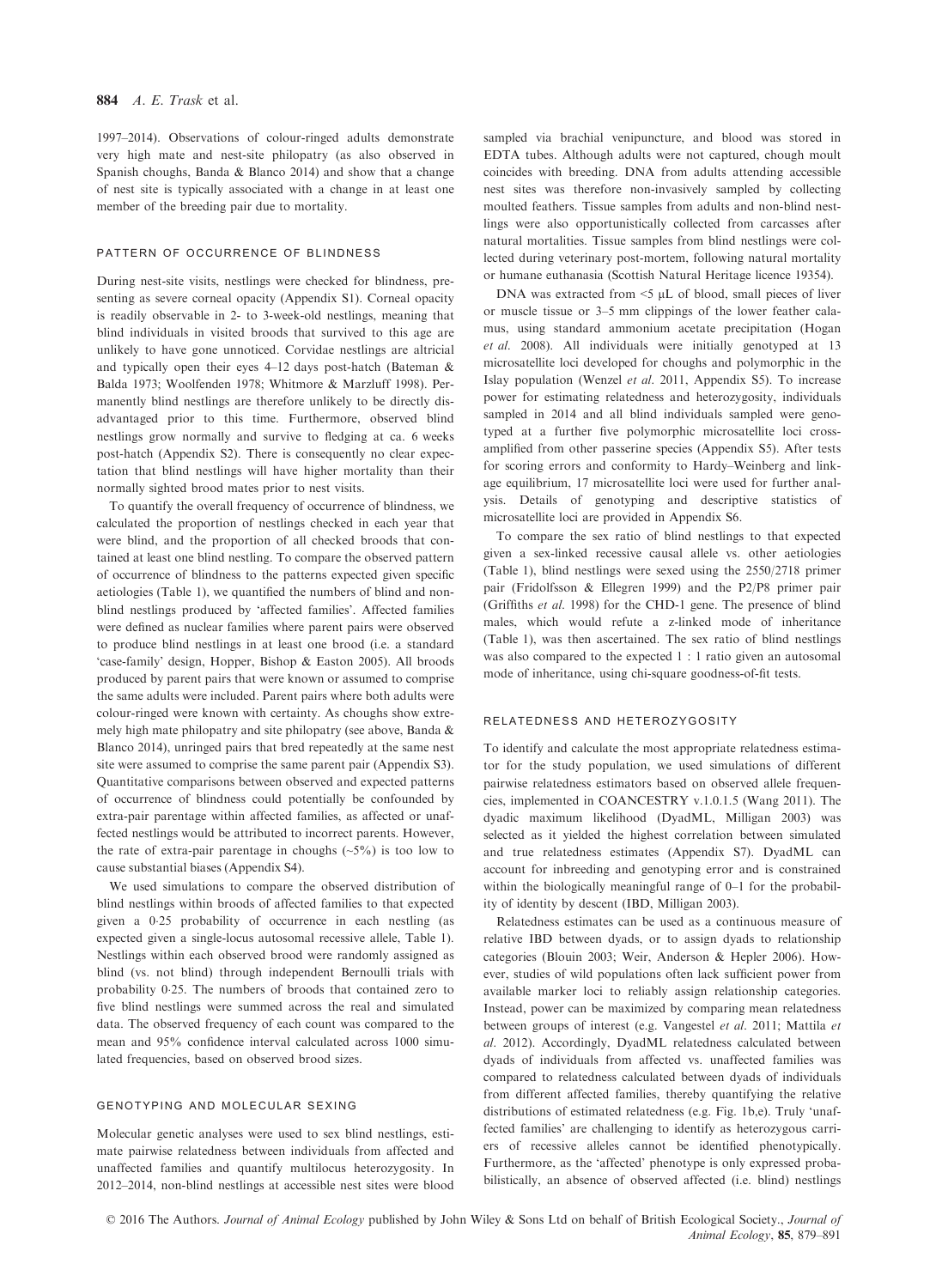does not mean that a family is truly 'unaffected'. We consequently defined 'functionally unaffected families' as parent pairs with  $\geq$ 10 observed non-blind nestlings, giving a <0.06 probability that the family was actually affected. Furthermore, we excluded parent pairs with a known first-degree relationship to an affected family, as informed by available colour-ringing data.

To ensure that comparisons of relatedness between individuals from affected and unaffected families were not confounded by including multiple first-degree relatives (i.e. parents and offspring, or multiple siblings), analyses were restricted to either both parents or one randomly selected nestling from each affected family, but not both generations simultaneously. Equivalent numbers of genotyped individuals were randomly selected from the defined unaffected families. The distribution of relatedness estimates between dyads of individuals drawn from affected families was compared to the distribution of relatedness estimates between dyads of individuals drawn from affected and unaffected families. To maximize use of all available genotypic data, calculations were repeated by resampling parents or a nestling from each affected and unaffected family across 1000 iterations. As relatedness estimates have considerable associated uncertainty, we divided the estimates into 10 equal categories from 0 to 1 and recorded the frequency of dyads in each category. We thereby compared the overall distributions of relative relatedness between individuals from different affected families and individuals from affected vs. unaffected families (e.g. Fig. 1b,e).

We tested whether standardized multilocus heterozygosity (sMLH, Coltman et al. 1999) differed between blind and nonblind individuals (e.g. Fig. 1c,f). The blind group included all genotyped blind nestlings. The non-blind group included individuals from genotyped unaffected families. For each unaffected family, a single genotyped nestling or both genotyped parents, but not both generations, were included to ensure independence of sMLH values given unequal allele frequencies (Nietlisbach, Keller & Postma 2016). Linear-mixed models were used to test whether sMLH differed between the blind and non-blind groups, including random family effects to account for non-independence among multiple blind nestlings sampled from the same family. Homogeneity of variance in sMLH estimates between blind and non-blind groups was tested using Levene's test.

To examine how well individual sMLH estimated from the available marker data reflects genomewide levels of heterozygosity, the identity disequilibrium measure  $g_2$  and the probability that  $g_2$  differed from zero were estimated using the software Robust Multilocus Estimate of Selfing (RMES, David et al. 2007; Szulkin, Bierne & David 2010), with 1000 iterations. Additionally, local effects of genotyped microsatellite loci were examined by jackknifing across loci and estimating sMLH from the reduced data sets. Mean sMLH of blind and non-blind individuals was then compared using the jackknifed data sets.

# carrier fecundity

Relative fecundity of known carriers of the blindness allele (i.e. parents of affected nestlings) and parents from 'functionally unaffected families' (which are unlikely to both be carriers) was quantified by comparing brood sizes (i.e. number of nestlings alive at ringing) between affected and unaffected families. All broods produced by known affected families during 1997–2014 were included, irrespective of whether blind nestlings were observed in a given brood. For 'functionally unaffected families', all observed

broods spanning 1997–2014 were initially included. However, using 'functionally unaffected families', where parent pairs have ≥10 observed non-blind nestlings, might bias the sample towards high-fecundity parent pairs, potentially upwardly biasing brood size estimates. This analysis was therefore repeated using all apparently unaffected families where blind nestlings were never observed, irrespective of the total number of non-blind nestlings observed. Generalized linear-mixed models with Poisson error distributions were used to test whether brood size differed between affected and unaffected families, with random family and year effects to account for non-independence of broods from the same family and breeding season.

Analyses were run in <sup>R</sup> v2.15.2 (R Development Core Team 2012) unless otherwise stated, using packages GENHET (Coulon 2010) and lme4 (Bates et al. 2015). Likelihood ratio tests were used to assess the significance of effects in linear and generalized linear-mixed models, verified by additionally fitting maximum likelihood as well as restricted maximum-likelihood models.

# Results

# pattern of occurrence of blindness

During 1981–2014, 1791 chough nestlings were observed across 1043 broods on Islay. In total, 29 nestlings  $(1.6\%)$ were blind. Since the first observed case in 1998 (Fig. 2), the number of blind nestlings observed per year ranged from 0 to 6 (median = 1, representing a median of  $3\%$  of nestlings checked per year). Blind nestlings were observed in 19 broods (18% of all monitored broods), produced by nine parent pairs across eight different nest sites whose locations spanned Islay. In total across all observed broods produced by known affected families, there were 85 non-blind nestlings. Blindness therefore occurred at a rate of exactly  $0.25$  (29/(29 + 85)), matching the rate expected if blindness was caused by a single-locus autosomal recessive allele. Furthermore, the rate of occurrence did not differ significantly from 025 within any of the affected families (Appendix S3). The observed distribution of blind nestlings within broods of affected families also did not differ from that expected if each nestling within the brood had a 025 probability of being blind, as expected for a recessive allele segregating under simple Mendelian inheritance (Fig. 3).

#### sex of blind nestlings

Molecular sexing of 15 DNA-sampled blind nestlings revealed nine males and six females. The presence of blind males precludes an allosomal z-linked recessive mode of inheritance (Table 1). The sex ratio of blind nestlings did not differ significantly from 1 : 1, as expected given an autosomal mode of inheritance ( $\chi_1^2 = 0.6$ ,  $P = 0.44$ ).

#### relatedness and heterozygosity

The distribution of DyadML relatedness estimates between genotyped individuals from functionally unaf-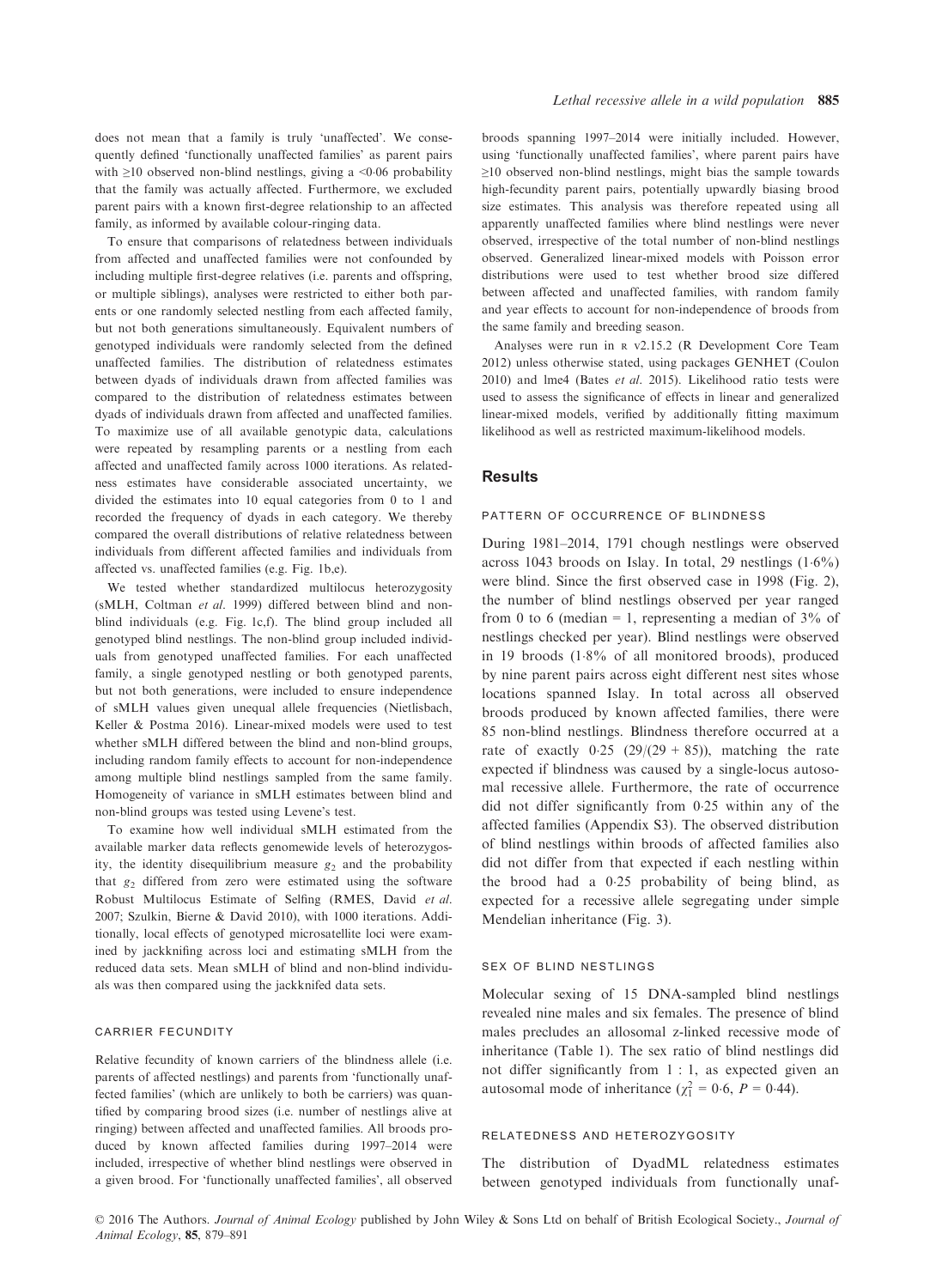

Fig. 3. Frequencies of (a) brood sizes produced by affected families and of (b) numbers of blind nestlings observed in broods of given sizes (BS), and (c) mean expected frequencies (dots, with 95% confidence limits) and observed frequencies (crosses) of blind nestlings across broods of observed sizes of 0–5 nestlings, given a 025 probability of blindness.

fected families ( $n = 24$ ) and individuals from affected families ( $n = 19$ , total 'normal-blind dyads' = 456) showed a clear single peak at  $\leq 0.1$  (median 0.07, Fig. 4a). This suggests that most 'normal–blind' dyads are relatively unrelated, as the median relatedness of simulated unrelated dyads was 0.07 (Appendix S7). The distribution of relatedness estimates between individuals from affected families (total 'blind–blind' dyads = 171) also showed a peak at  $\leq 0.1$ , indicating that most individuals from different affected families are also relatively unrelated to each other, and are no more related to each other than to unaffected individuals. However, a second small peak at ≥07 indicates that some dyads of individuals from different affected families are relatively highly related (black arrow, Fig. 4a; median relatedness of simulated first-order

relatives was 050, Appendix S7). This distribution matches that expected if the blindness allele arose multiple generations ago (e.g. Fig. 1d), such that carrier and affected individuals are not restricted to a single close family lineage.

Mean sMLH tended to be higher across all genotyped non-blind individuals ( $n = 74$ , mean  $1.03 \pm 0.29$  SD) than across all genotyped blind individuals  $(n = 15$ , mean  $0.86 \pm 0.26$  SD, Fig. 4b), but this difference was marginally non-significant (estimate  $0.17 \pm 0.09$ SE, likelihood ratio test:  $\chi_1^2 = 3.5$ ,  $P = 0.06$ ). Furthermore, sMLH estimates of all except one of the blind individuals sampled fell within the range of sMLH estimates for non-blind individuals (Fig. 4b). The variance in sMLH was not significantly lower across blind individuals than across nonblind individuals (0.07 vs. 0.10, Levene's test:  $F_1 = 1.2$ ,

 $P = 0.27$ ).<br>Identity disequilibrium significantly exceeded zero  $(g_2 = 0.03, P < 0.01)$ , suggesting that sMLH estimates



Fig. 4. (a) Frequencies of dyadic maximum-likelihood relatedness estimates between individuals from different affected families (grey boxes) and between individuals from affected vs. unaffected families (white boxes), calculated from a resampling simulation. Black arrow indicates second small peak of high dyadic relatedness among individuals from affected families. (b) Standardized multilocus heterozygosity estimates of blind and non-blind individuals. Box-plots show the median (solid line), first and third quartiles (box limits), the highest or lowest data point within  $1.5$ times the interquartile range (whiskers) and outliers (dots). On (a), the x-axis values denote the upper relatedness category boundaries.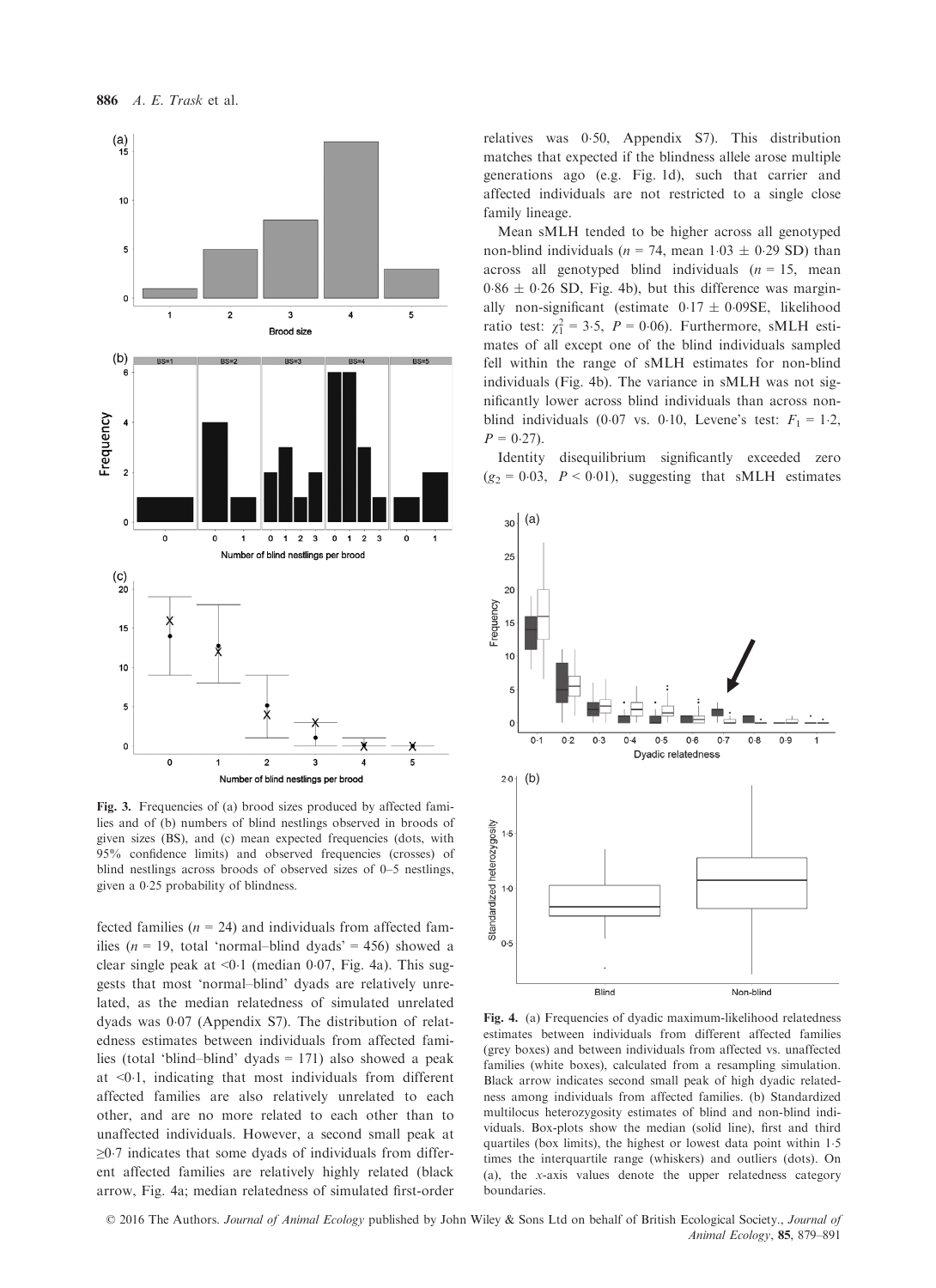reflect genome-wide heterozygosity, and hence indicate individual inbreeding level, to some degree. Mean sMLH was consistently greater in non-blind than blind individuals after jackknifing to eliminate locus-specific effects (Appendix S8).

# carrier fecundity

Across 35 observed broods from known affected families, mean brood size was  $3.3 \pm 1.1$  SD nestlings (median = 4). Across 194 observed broods from defined 'functionally unaffected families', mean brood size was  $2.7 \pm 1.3$  SD nestlings (median = 3). Brood size in affected families was significantly larger than in unaffected families (likelihood ratio test:  $\chi_1^2 = 3.8$ ,  $P = 0.05$ , back-transformed effect size: 082, Appendix S9). This difference remained significant when analyses were repeated including all 427 observed broods from apparently unaffected families  $(\chi_1^2 = 9.7)$ ,  $P = 0.002$ , back-transformed effect size: 0.67, Appendix S9).

# **Discussion**

Inbreeding depression in fitness occurs widely in wild populations and can increase extinction risk (O'Grady et al. 2006; Grueber et al. 2010; Mattila et al. 2012). However, few studies have demonstrated the phenotypic expression of lethal recessive alleles in wild populations of conservation concern, meaning that the contribution of such alleles to inbreeding depression remains unclear and is consequently rarely considered in the context of population management. Here, we demonstrated that the pattern of blindness observed in Scottish choughs matches that expected for an autosomal single-locus lethal recessive allele, as evidenced by the 025 rate of occurrence within and across affected families, and by the distribution of blind nestlings within broods of affected families. Other potential modes of inheritance can be rejected (Table 1). Dominant autosomal or allosomal inheritance with complete penetrance would mean that all carriers would be blind, but as blindness in a wild bird is pre-reproductively lethal then parents of blind nestlings cannot be blind. Likewise, mitochondrial inheritance can be excluded because mothers of blind nestlings cannot be blind. Similarly, allosomal recessive inheritance is also precluded given the presence of blind males, as this would require blind mothers (Table 1). Blind nestlings occurred at the same nest sites and to the same putative parent pairs across years, which could indicate a genetic or site-specific environmental aetiology. However, as blindness affected partial broods and cases occurred across multiple years and locations, an environmental aetiology appears less likely. Although a dominant allele with reduced penetrance cannot be definitively excluded, the most parsimonious explanation for the observed pattern of blindness is that it reflects the phenotypic expression of an autosomal single-locus lethal recessive allele in a wild population.

# allele origin and distribution

When a large-effect recessive allele is suspected to act in a population of conservation concern, knowledge of the distribution of carriers is required to evaluate the feasibility and necessity of management action to eliminate the allele or reduce expression (Laikre, Ryman & Thompson 1993; Ralls et al. 2000; Hammerly, Morrow & Johnson 2013). However, heterozygous carriers of recessive alleles do not express associated phenotypes and cannot be identified directly without molecular diagnostic tests. A useful approach is then to examine whether carriers are widely distributed in the contemporary population, as could be the case if the allele originated multiple generations ago and is present as standing genetic variation, or whether carriers are restricted to a particular family lineage, as would be the case if the allele arose recently through migration or de novo mutation. Mutational origins can be inferred using a formal coalescence approach (Rosenberg & Nordborg 2002), but coalescent times are hard to estimate and can be downwardly biased given inbreeding. Instead, we illustrate a means of indirectly inferring allele and carrier distributions from dyadic relatedness and multilocus heterozygosity estimates (Fig. 1), which can be relatively readily obtained from wild populations of non-model organisms using modest numbers of molecular markers. Within the Scottish chough population, the distribution of dyadic relatedness estimates suggests that most individuals from different affected families are relatively unrelated. Furthermore, while blind individuals tended to have lower sMLH estimates than non-blind individuals, they did not have significantly lower variance in sMLH. These lines of evidence both suggest that the putative 'blindness allele' originated multiple generations ago and is now relatively widely distributed in the population rather than clustered within a single close family lineage. Blindness can consequently be expressed when relatively distantly related carriers mate as well as following inbreeding between closely related carriers. This conclusion is not necessarily contradicted by the fact that blindness was first observed in the population in 1998 (i.e. equating to ca. two chough generations ago). As relatively small proportions of nestlings were checked in previous years (Fig. 2), earlier occurrences of blindness could have gone unobserved.

# allele frequency, management and dynamics

The inference that the 'blindness allele' is probably widely distributed within the Scottish chough population implies that eliminating the allele by removing known affected families may have limited efficacy, as the allele is probably not restricted to these families. Furthermore, the observed frequency of blindness (affecting 16% and 18% of observed nestlings and broods since 1981) implies that the underlying allele had a long-term frequency of  $q \approx 0.13$ in the population (assuming Hardy–Weinberg proportions with  $q^2 \approx 0.016-0.018$ , which is not trivial. Removing all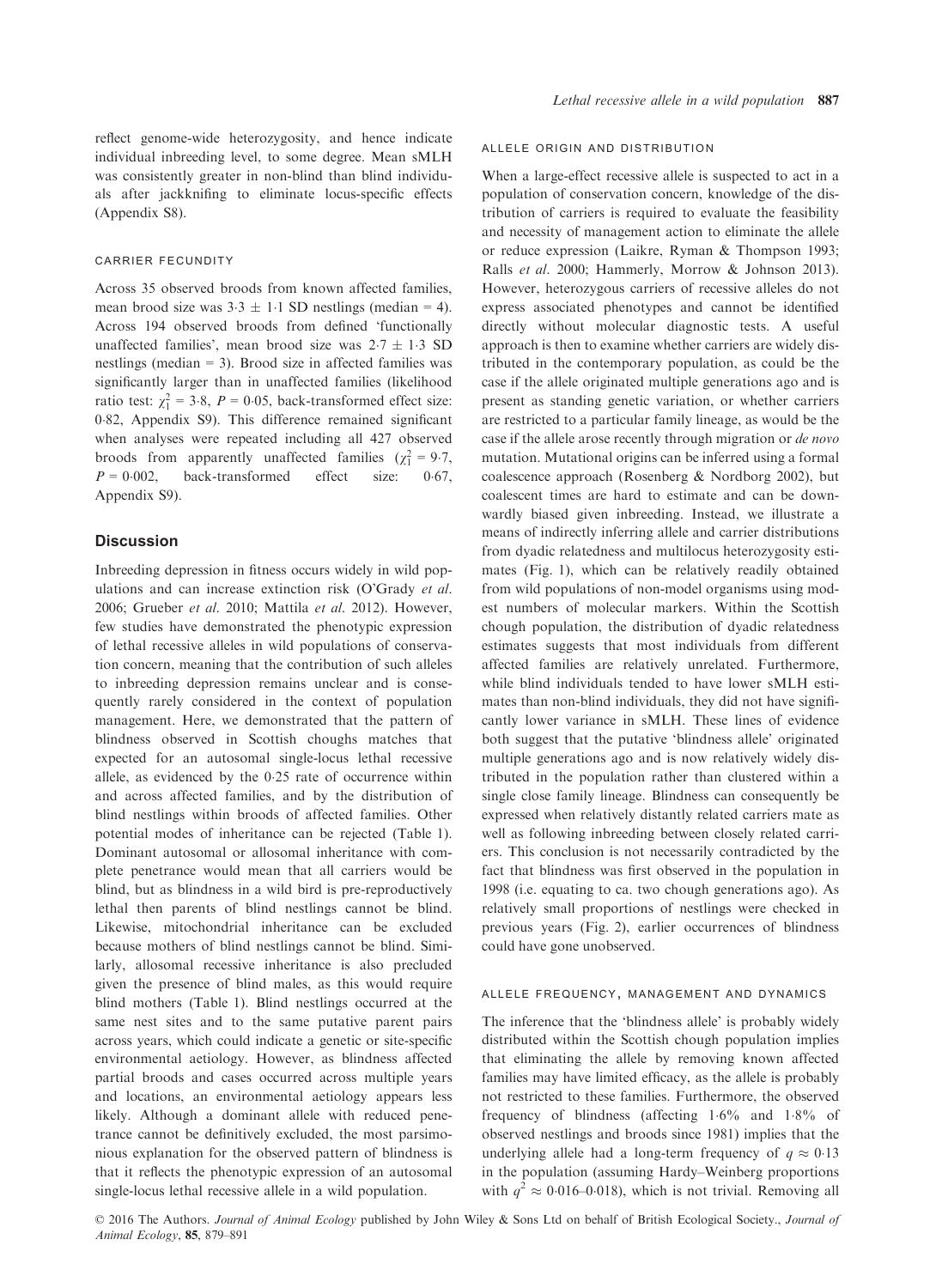actual or potential carriers would therefore have the undesirable concomitant effect of substantially decreasing the number of available breeders, and hence effective population size and contemporary genetic variation (e.g. Laikre 1999; Ralls et al. 2000). Meanwhile, the relatively low resulting frequency of blindness (median of 3% of ringed nestlings per year since 1998) might suggest that eradicating the blindness allele should not be the highest priority for short-term chough conservation compared to managing causes of post-fledging mortality (Reid et al. 2011). Furthermore, chough population growth rate is relatively insensitive to small reductions in mean population-wide breeding success (i.e. chicks fledged per breeding attempt), such as that caused by the current frequency of blindness (Reid et al. 2004). A long-term management strategy may be to translocate choughs to Islay and Colonsay from other populations, thereby reducing the overall degree of inbreeding and inbreeding depression (e.g. Vilà et al. 2003; Hogg et al. 2006), reducing the relative frequency of the blindness allele and therefore indirectly reducing future expression.

Population management decisions in general, and for choughs in particular, will depend partly on the probability that a large-effect recessive allele will persist in the population, or go extinct without management intervention. Large-effect recessive alleles might be expected to be rapidly purged from a population (Hedrick 1994; Husband & Schemske 1996), implying that the blindness allele might naturally go extinct in the Scottish chough population. However, in populations with a small effective size, the effects of selection and consequent purging may be weak relative to genetic drift (Byers & Waller 1999; Frankham et al. 2001; Keller & Waller 2002). Additionally, large-effect deleterious alleles that confer increased fitness when heterozygous, due to overdominance or associative overdominance, may experience reduced purging and be maintained (Wang et al. 1999; Crnokrak & Barrett 2002). Interestingly, in choughs, mean brood sizes of affected families were larger than mean brood sizes of unaffected families, raising the unexpected possibility that the blindness allele may display some form of overdominance. In affected families, the cost of producing a blind nestling with a probability of 025 was balanced by the larger initial brood size. Specifically, the mean brood size of affected families after mortality of blind nestlings would be 2.5 [mean pre-mortality brood size of  $3.3 \times (1 -$ 025)], which is similar to the observed mean brood size of unaffected families of 27. Purging may consequently be weakened, as any reduction in carrier fitness due to mortality of blind nestlings is compensated by increased fecundity. Indeed, a number of genes implicated in causing the human disorder 'Peter's anomaly' have known pleiotropic effects (e.g. Msx2, Satokata et al. 2000; Pax6, Simpson & Price 2002). In particular, Pax6 is involved in pituitary gland development (Bentley et al. 1999; Zhu, Gleiberman & Rosenfeld 2007), and the pituitary gland produces a variety of hormones that regulate avian reproduction (Scanes 1999). Knowledge of the causal mutation and genomic architecture underlying blindness in choughs is required before overdominance or associative overdominance can be conclusively established.

Overall, however, the long-term dynamics of the blindness allele, and hence its long-term impacts on population persistence, cannot yet be readily predicted. First, the current population-wide allele frequency, and its temporal dynamics during 1981–2014, cannot be definitively inferred from the frequency of blindness observed across ringed nestlings and broods. This is because the chough's relatively long life span and lifelong monogamy cause intrinsically restricted and highly autocorrelated biological sampling of pairings within and across years. The true population-wide allele frequency could consequently differ substantially from the  $q \approx 0.13$  calculated from the observed frequency of blindness, simply due to chance pairing and sampling effects in a small population (akin to demographic stochasticity). Furthermore, as observed blind nestlings tended to have slightly lower sMLH than nestlings from apparently unaffected families, the population-wide frequency of blindness could potentially be underestimated due to increased inbreeding depression in pre-fledging survival of all nestlings from affected families. However, any such unobserved affected families would not bias the observed 025 frequency of blindness within known affected families, or hence affect conclusions regarding the mode of inheritance. Secondly, predictions of allele dynamics requires estimation of the effective population size, which is itself not straightforward in agestructured populations with overlapping generations and substantial variance in reproductive success (Engen et al. 2010), as in choughs (Reid  $et$  al. 2003, 2006). Thirdly, population projections would require the relative survival and hence lifetime fitness of carriers vs. non-carriers, rather than solely their relative brood sizes, to be estimated. Such estimations and predictions should become feasible given further years of demographic monitoring.

# Acknowledgements

We thank everyone who helped with fieldwork, particularly Sue Bignal for her ongoing efforts on Islay, and David Jardine, Mike Peacock and Neil Metcalfe for providing information from Colonsay. We thank all landowners and farmers who allowed access to nest sites. We thank Scottish Natural Heritage, and particularly Rae McKenzie, for their ongoing support, and thank the Royal Society for the Protection of Birds for their generous logistical support for AET and JMR. We thank Tom Pennycott and John Mould for undertaking veterinary post-mortems of blind nestlings, and Islay Veterinary Surgery for their help. AET was funded by the Natural Environment Research Council and Scottish Natural Heritage, JMR was funded by the Royal Society, and DMcC was funded by the Scottish Government Rural Affairs & Environment Portfolio Strategic Research Programme 2011–2016, Theme 1: Ecosystem Services & Biodiversity.

#### Data accessibility

Data on occurrences of blindness in affected families are available in the Supporting Information. All other data associated with this article are available at the Dryad Digital Repository [http://dx.doi.org/10.5061/](http://dx.doi.org/10.5061/dryad.57t89) [dryad.57t89](http://dx.doi.org/10.5061/dryad.57t89) (Trask et al. 2016).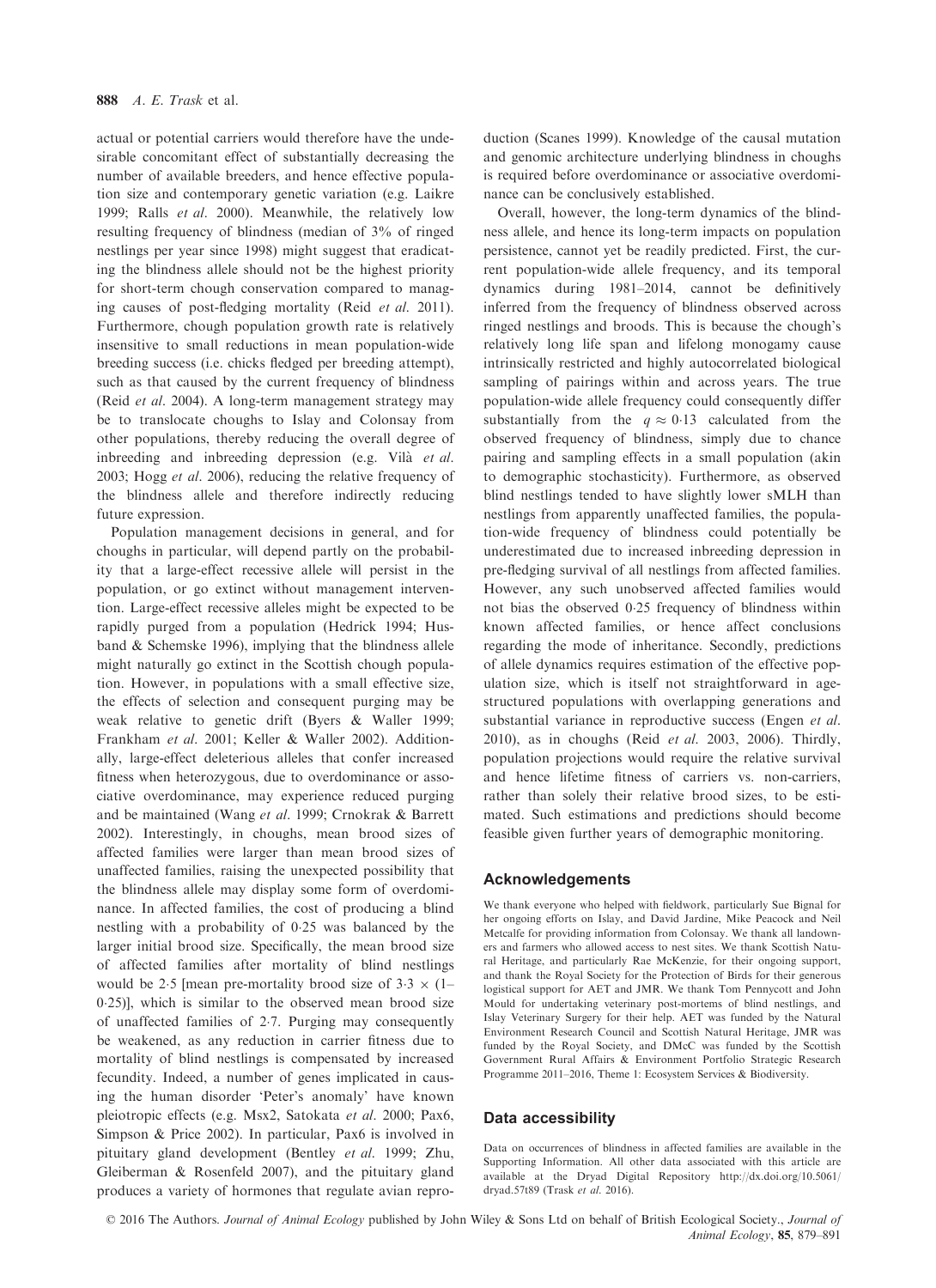# References

- Agudo, R., Carrete, M., Alcaide, M., Rico, C., Hiraldo, F. & Donázar, J.A. (2012) Genetic diversity at neutral and adaptive loci determines individual fitness in a long-lived territorial bird. Proceedings of the Royal Society of London B: Biological Sciences, 279, 3241–3249.
- Allendorf, F.W., Hohenlohe, P.A. & Luikart, G. (2010) Genomics and the future of conservation genetics. Nature Reviews Genetics, 11, 697–709.
- Altizer, S., Dobson, A., Hosseini, P., Hudson, P., Pascual, M. & Rohani, P. (2006) Seasonality and the dynamics of infectious diseases. Ecology Letters, 9, 467–484.
- Banda, E. & Blanco, G. (2014) Strict mate fidelity and reduced breeding dispersal of widowed red-billed choughs Pyrrhocorax pyrrhocorax. Bird Study, 61, 371–377.
- Bateman, G.C. & Balda, R.P. (1973) Growth, development, and food habits of young pinon jays. The Auk, 90, 39–61.
- Bates, D., Maechler, M., Bolker, B. & Walker, S. (2015) Fitting linear mixed-effects models using lme4. Journal of Statistical Software, 67, 1–48.
- Bentley, C.A., Zidehsarai, M.P., Grindley, J.C., Parlow, A.F., Barth-Hall, S. & Roberts, V.J. (1999) Pax6 is implicated in murine pituitary endocrine function. Endocrine, 10, 171–177.
- Bhandari, R., Ferri, S., Whittaker, B., Liu, M. & Lazzaro, D.R. (2011) Peters anomaly: review of the literature. Cornea, 30, 939-944.
- Bignal, E., Bignal, S. & McCracken, D. (1997) The social life of the chough. British Wildlife, 8, 373–383.
- Blouin, M.S. (2003) DNA-based methods for pedigree reconstruction and kinship analysis in natural populations. Trends in Ecology & Evolution, 18, 503–511.
- Botstein, D. & Risch, N. (2003) Discovering genotypes underlying human phenotypes: past successes for Mendelian disease, future approaches for complex disease. Nature Genetics, 33, 228–237.
- Buckley, P.A. (1989) Mendelian genes. Avian Genetics: A Population and Ecological Approach, 1st edn (eds F. Cooke & P.A. Buckley), pp. 1–44. Academic Press, London, UK.
- Bush, M., Montali, R.J., Kleiman, D.G., Randolph, J., Abramowitz, M.D. & Evans, R.F. (1980) Diagnosis and repair of familial diaphragmatic defects in golden lion tamarins. Journal of the American Veterinary Medical Association, 177, 858–862.
- Byers, D.L. & Waller, D.M. (1999) Do plant populations purge their genetic load? Effects of population size and mating history on inbreeding depression. Annual Review of Ecology, Evolution & Systematics, 30, 479–513.
- Campbell, N.A. & Reece, J.B. (2005) The chromosomal basis of inheritance. Biology, 7th edn (ed B. Wilbur), pp. 274–292. Pearson Education, San Francisco, CA, USA.
- Chapman, J.R., Nakagawa, S., Coltman, D.W., Slate, J. & Sheldon, B.C. (2009) A quantitative review of heterozygosity-fitness correlations in animal populations. Molecular Ecology, 18, 2746–2765.
- Charlesworth, B. & Charlesworth, D. (1999) The genetic basis of inbreeding depression. Genetical Research, 74, 329–340.
- Charlesworth, D. & Willis, J.H. (2009) The genetics of inbreeding depression. Nature Reviews Genetics, 10, 783–796.
- Coltman, D.W., Pilkington, J.G., Smith, J.A. & Pemberton, J.M. (1999) Parasite-mediated selection against inbred Soay sheep in a free-living, island population. Evolution, 53, 1259–1267.
- Coulon, A. (2010) Genhet: an easy-to-use R function to estimate individual heterozygosity. Molecular Ecology Resources, 10, 167–169.
- Cristescu, R., Cahill, V., Sherwin, W.B., Handasyde, K., Carlyon, K., Whisson, D. et al. (2009) Inbreeding and testicular abnormalities in a bottlenecked population of koalas (Phascolarctos cinereus). Wildlife Research, 36, 299–308.
- Crnokrak, P. & Barrett, S.C.H. (2002) Purging the genetic load: a review of the experimental evidence. Evolution, 56, 2347–2358.
- Crnokrak, P. & Roff, D.A. (1999) Inbreeding depression in the wild. Heredity, 83, 260–270.
- David, P., Pujol, B., Viard, F., Castella, V. & Goudet, J. (2007) Reliable selfing rate estimates from imperfect population genetic data. Molecular Ecology, 16, 2474–2487.
- Eaton, M., Aebischer, N., Brown, A., Hearn, R., Lock, L., Musgrove, A. et al. (2009) Birds of conservation concern 3: the population status of birds in the UK, Channel Islands and Isle of Man. British Birds, 102, 296–341.
- Engen, S., Lande, R., Sæther, B.E. & Gienapp, P. (2010) Estimating the ratio of effective to actual size of an age-structured population from individual demographic data. Journal of Evolutionary Biology, 23, 1148–1158.
- Forstmeier, W., Schielzeth, H., Mueller, J.C., Ellegren, H. & Kempenaers, B. (2012) Heterozygosity-fitness correlations in zebra finches: microsatellite markers can be better than their reputation. Molecular Ecology, 21, 3237–3249.
- Frankham, R., Gilligan, D.M., Morris, D. & Briscoe, D.A. (2001) Inbreeding and extinction: effects of purging. Conservation Genetics, 2, 279–285.
- Fridolfsson, A. & Ellegren, H. (1999) A simple and universal method for molecular sexing of non-ratite birds. Journal of Avian Biology, 30, 116–121.
- Gould, D.B. & John, S.W.M. (2002) Anterior segment dysgenesis and the developmental glaucomas are complex traits. Human Molecular Genetics, 11, 1185–1193.
- Griffiths, R., Double, M.C., Orr, K. & Dawson, J.G. (1998) A DNA test to sex most birds. Molecular Ecology, 7, 1071–1075.
- Grueber, C.E., Laws, R.J., Nakagawa, S. & Jamieson, I.G. (2010) Inbreeding depression accumulation across life-history stages of the endangered Takahe. Conservation Biology, 24, 1617–1625.
- Hagen, E.N., Hale, M.L., Maloney, R.F. & Steeves, T.E. (2011) Conservation genetic management of a critically endangered New Zealand endemic bird: minimizing inbreeding in the Black Stilt Himantopus novaezelandiae. The Ibis, 153, 556-561.
- Hammerly, S.C., Morrow, M.E. & Johnson, J.A. (2013) A comparison of pedigree- and DNA-based measures for identifying inbreeding depression in the critically endangered Attwater's Prairie-chicken. Molecular Ecology, 22, 5313–5328.
- Hartup, B.K., Bickal, J.M., Dhondt, A. A., Ley, D.H. & Kollias, G. V. (2001) Dynamics of conjunctivitis and Mycoplasma gallisepticum infections in house finches. The Auk, 118, 327–333.
- Hayhow, D., Bond, A., Eaton, M., Grice, P., Hall, C., Hall, J. et al. (2015) The State of the UK's Birds 2015. RSPB, BTO, WWT, JNCC, NE, NIEA, NRW & SNH, Sandy, Bedfordshire.
- Hedrick, P.W. (1994) Purging inbreeding depression and the probability of extinction: full-sib mating. Heredity, 73, 363–372.
- Hemmings, N.L., Slate, J. & Birkhead, T.R. (2012) Inbreeding causes early death in a passerine bird. Nature Communications, 3, 1–4.
- Hogan, F.E., Cooke, R., Burridge, C.P. & Norman, J.A. (2008) Optimizing the use of shed feathers for genetic analysis. Molecular Ecology Resources, 8, 561–567.
- Hogg, J.T., Forbes, S.H., Steele, B.M. & Luikart, G. (2006) Genetic rescue of an insular population of large mammals. Proceedings of the Royal Society of London B: Biological Sciences, 273, 1491–1499.
- Holloway, S. & Gibbons, D.W. (1996) The Historical Atlas of Breeding Birds in Britain and Ireland, 1875–1900. T. & A.D. Poyser, London, UK.
- Hopper, J.L., Bishop, D.T. & Easton, D.F. (2005) Population-based family studies in genetic epidemiology. The Lancet, 366, 1397–1406.
- Hsieh, Y.-W., Zhang, X.-M., Lin, E., Oliver, G. & Yang, X. (2002) The homeobox gene Six3 is a potential regulator of anterior segment formation in the chick eye. Developmental Biology, 248, 265–280.
- Husband, B.C. & Schemske, D.W. (1996) Evolution of the magnitude and timing of inbreeding depression in plants. Evolution, 50, 54–70.
- Keller, L.F. & Waller, D.M. (2002) Inbreeding effects in wild populations. Trends in Ecology & Evolution, 17, 230–241.
- Kramer, J., Schiffer, S., Sande, R., Rantanen, N. & Whitener, E. (1982) Characterization of heritable thoracic hemivertebra of the German shorthaired pointer. Journal of the American Veterinary Medical Association, 181, 814–815.
- Küpper, C., Stocks, M., Risse, J.E., Remedios, N., Farrell, L.L., Mcrae, B. et al. (2016) A supergene determines highly divergent male reproductive morphs in the ruff. Nature Genetics, 48, 79–83.
- Kusakabe, S., Yamaguchi, Y., Baba, H. & Mukai, T. (2000) The genetic structure of the Raleigh natural population of Drosophila melanogaster revisited. Genetics, 154, 679–685.
- Lacy, R.C. & Ballou, J.D. (1998) Effectiveness of selection in reducing the genetic load in populations of Peromyscus polionotus during generations of inbreeding. Evolution, 52, 900–909.
- Laikre, L. (1999) Hereditary defects and conservation genetic management of captive populations. Zoo Biology, 18, 81–99.
- Laikre, L., Ryman, N. & Thompson, E.A. (1993) Hereditary blindness in a captive wolf (Canis lupus) population: frequency reduction of a deleterious allele in relation to gene conservation. Conservation Biology, 7, 592–601.
- Mahmud, M.A., Onu, J.E., Shehu, S.A., Umar, M.A., Bello, A. & Danmaigoro, A. (2015) Cryptorchidism in mammals – a review. Global Journal of Animal Scientific Research, 3, 128–135.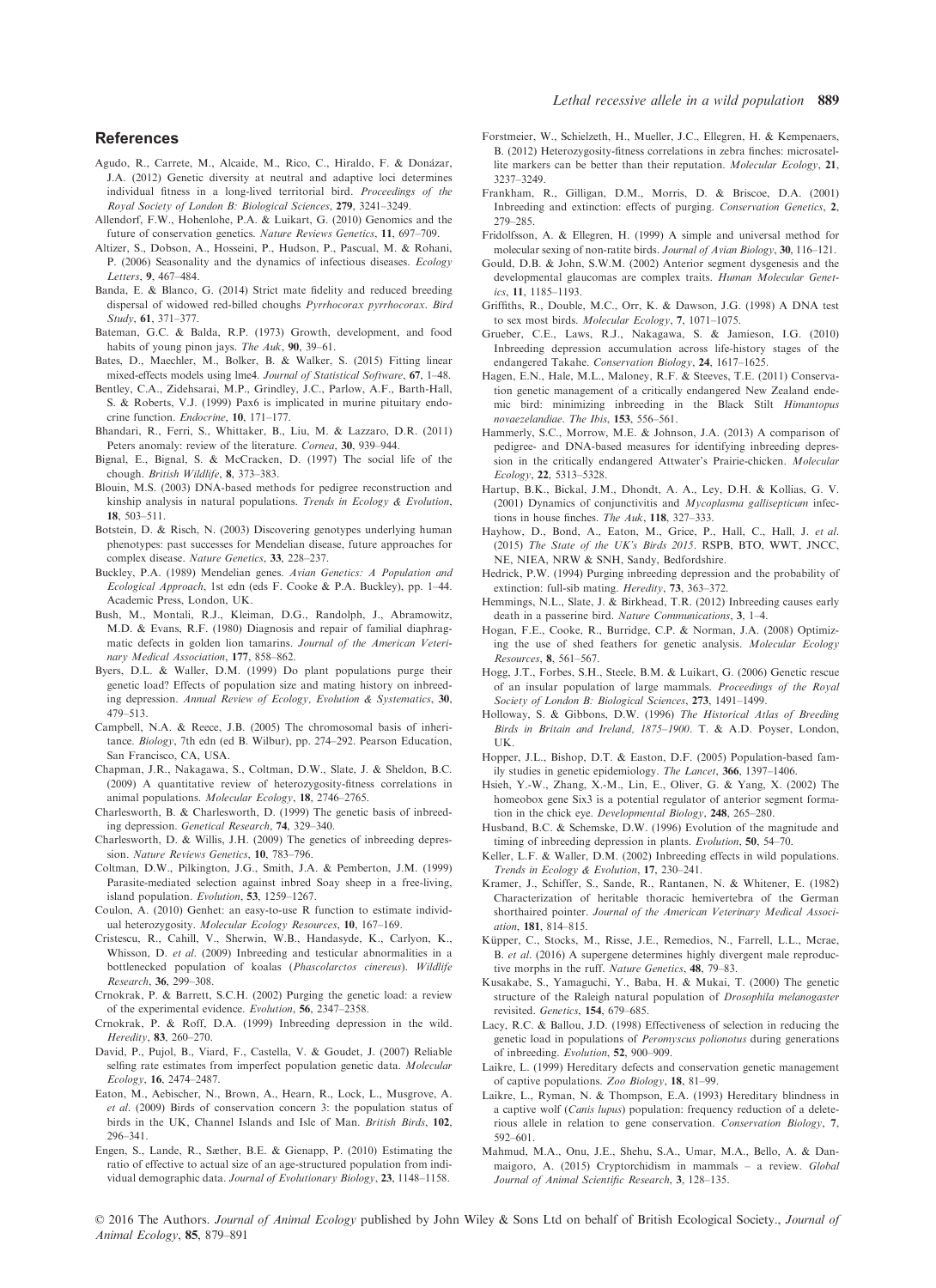- Manser, A., Lindholm, A.K., Barbara, K. & Bagheri, H.C. (2011) Polyandry and the decrease of a selfish genetic element in a wild house mouse population. Evolution, 65, 2435–2447.
- Mattila, A.L., Duplouy, A., Kirjokangas, M., Lehtonen, R., Rastas, P. & Hanski, I. (2012) High genetic load in an old isolated butterfly population. Proceedings of the National Academy of Sciences of the United States of America, 109, 2496–2505.
- McCune, A.R., Fuller, R.C., Aquilina, A.A., Dawley, R.M., Fadool, J.M., Houle, D. et al. (2002) A low genomic number of recessive lethals in natural populations of bluefin killifish and zebrafish. Science, 296, 2398–2401.
- McKeone, R., Vieira, H., Gregory-Evans, K., Gregory-Evans, C.Y. & Denny, P. (2011) Foxf2: a novel locus for anterior segment dysgenesis adjacent to the Foxc1 gene.  $PLoS$  One, 6, 1–8.
- Milligan, B.G. (2003) Maximum-likelihood estimation of relatedness. Genetics, 163, 1153–1167.
- Morris, A.C. (2011) The genetics of ocular disorders: insights from the zebrafish. Birth Defects Research. Part C, Embryo Today: Reviews, 93, 215–228.
- Nietlisbach, P., Keller, L.F. & Postma, E. (2016) Genetic variance components and heritability of heterozygosity under inbreeding. Heredity, 116, 1–11.
- O'Grady, J.J., Brook, B.W., Reed, D.H., Ballou, J.D., Tonkyn, D.W. & Frankham, R. (2006) Realistic levels of inbreeding depression strongly affect extinction risk in wild populations. Biological Conservation, 133, 42–51.
- Ortego, J., Cordero, P.J., Aparicio, J.M. & Calabuig, G. (2010) Parental genetic characteristics and hatching success in a recovering population of Lesser Kestrels. Journal of Ornithology, 151, 155–162.
- Ostfeld, R.S., Glass, G.E. & Keesing, F. (2005) Spatial epidemiology: an emerging (or re-emerging) discipline. Trends in Ecology and Evolution, 20, 328–336.
- Peltonen, L. & McKusik, V.A. (2001) Dissecting human disease in the postgenomic era. Science, 291, 1224–1229.
- Phillips, J.C., Stephenson, B., Hauck, M. & Dillberger, J. (2007) Heritability and segregation analysis of osteosarcoma in the Scottish deerhound. Genomics, 90, 354–363.
- R Development Core Team (2012) R: A Language and Environment for Statistical Computing. R Foundation for Statistical Computing, Vienna, Austria.
- Räikkönen, J., Bignert, A., Mortensen, P. & Fernholm, B. (2006) Congenital defects in a highly inbred wild wolf population (Canis lupus). Mammalian Biology, 71, 65–73.
- Ralls, K., Ballou, J.D., Rideout, B.A. & Frankham, R. (2000) Genetic management of chondrodystrophy in California condors. Animal Conservation, 3, 145–153.
- Reid, J.M., Bignal, E.M., Bignal, S., McCracken, D.I. & Monaghan, P. (2003) Age-specific reproductive performance in red-billed choughs Pyrrhocorax pyrrhocorax: patterns and processes in a natural population. Journal of Animal Ecology, 72, 765–776.
- Reid, J.M., Bignal, E.M., Bignal, S., McCracken, D.I. & Monaghan, P. (2004) Identifying the demographic determinants of population growth rate: a case study of red-billed choughs Pyrrhocorax pyrrhocorax. Journal of Animal Ecology, 73, 777–788.
- Reid, J.M., Bignal, E.M., Bignal, S., McCracken, D.I. & Monaghan, P. (2006) Spatial variation in demography and population growth rate: the importance of natal location. Journal of Animal Ecology, 75, 1201–1211.
- Reid, J.M., Bignal, E.M., Bignal, S., Bogdanova, M.I., Monaghan, P. & McCracken, D.I. (2011) Diagnosing the timing of demographic bottlenecks: sub-adult survival in red-billed choughs. Journal of Applied Ecology, 48, 797–805.
- Reid, J.M., Keller, L.F., Marr, A.B., Nietlisbach, P., Sardell, R.J. & Arcese, P. (2014) Pedigree error due to extra-pair reproduction substantially biases estimates of inbreeding depression. Evolution, 68, 802–815.
- Reis, L.M. & Semina, E.V. (2011) Genetics of anterior segment dysgenesis disorders. Current Opinion in Ophthalmology, 22, 314–324.
- Remington, D.L. & O'Malley, D.M. (2000) Evaluation of major genetic loci contributing to inbreeding depression for survival and early growth in a selfed family of Pinus taeda. Evolution, 54, 1580–1589.
- Roelke, M.E., Martenson, J.S. & O'Brien, S.J. (1993) The consequences of demographic reduction and genetic depletion in the endangered Florida panther. Current Biology, 3, 340–350.
- Romanov, M.N., Koriabine, M., Nefedov, M., de Jong, P.J. & Ryder, O.A. (2006) Construction of a California condor BAC library and firstgeneration chicken-condor comparative physical map as an endangered species conservation genomics resource. Genomics, 88, 711-718.
- Rosenberg, N.A. & Nordborg, M. (2002) Genealogical trees, coalescent theory and the analysis of genetic polymorphisms. Nature Reviews Genetics, 3, 380–390.
- Sabel, C.E., Boyle, P.J., Löytönen, M., Gatrell, A.C., Jokelainen, M., Flowerdew, R. et al. (2003) Spatial clustering of amyotrophic lateral sclerosis in Finland at place of birth and place of death. American Journal of Epidemiology, 157, 898–905.
- Satokata, I., Ma, L., Ohshima, H., Bei, M., Woo, I., Nishizawa, K. et al. (2000) Msx2 deficiency in mice causes pleiotropic defects in bone growth and ectodermal organ formation. Nature Genetics, 24, 391–395.
- Scanes, C.G. (1999) Introduction to endocrinology: pituitary gland. Sturkie's Avian Physiology, 5th edn (ed. G.C. Whittow), pp. 437–460. Academic Press, San Diego, CA.
- Seymour, A.M., Montgomery, M.E., Costello, B.H., Ihle, S., Johnsson, G., John, B.S. et al. (2001) High effective inbreeding coefficients correlate with morphological abnormalities in populations of South Australian koalas (Phascolarctos cinereus). Animal Conservation, 4, 211–219.
- Simpson, T.I. & Price, D.J. (2002) Pax6; a pleiotropic player in development. BioEssays, 24, 1041–1051.
- Szulkin, M., Bierne, N. & David, P. (2010) Heterozygosity-fitness correlations: a time for reappraisal. Evolution, 64, 1202–1217.
- Tayo, B.O., DiCioccio, R.A., Liang, Y., Trevisan, M., Cooper, R.S., Lele, S. et al. (2009) Complex segregation analysis of pedigrees from the Gilda Radner familial ovarian cancer registry reveals evidence for mendelian dominant inheritance. PLoS One, 4, 1–7.
- Tiira, K., Piironen, J. & Primmer, C.R. (2006) Evidence for reduced genetic variation in severely deformed juvenile salmonids. Canadian Journal of Fisheries and Aquatic Sciences, 63, 2700–2707.
- Trask, A.E., Bignal, E.M., McCracken, D.I., Monaghan, P., Piertney, S.B. & Reid, J.M. (2016) Data from: Evidence of the phenotypic expression of a lethal recessive allele under inbreeding in a wild population of conservation concern. Dryad Digital Repository, [http://dx.doi.org/10.5061/](http://dx.doi.org/10.5061/dryad.57t89) [dryad.57t89.](http://dx.doi.org/10.5061/dryad.57t89)
- Vangestel, C., Mergeay, J., Dawson, D.A., Vandomme, V. & Lens, L. (2011) Spatial heterogeneity in genetic relatedness among house sparrows along an urban-rural gradient as revealed by individual-based analysis. Molecular Ecology, 20, 4643–4653.
- Vila, C., Sundqvist, A.-K., Flagstad, Ø., Seddon, J., Bjornerfeldt, S., € Kojola, I. et al. (2003) Rescue of a severely bottlenecked wolf (Canis lupus) population by a single immigrant. Proceedings of the Royal Society of London B: Biological Sciences, 270, 91–97.
- Visscher, P.M., Brown, M.A., McCarthy, M.I. & Yang, J. (2012) Five years of GWAS discovery. American Journal of Human Genetics, 90, 7-24.
- Wang, J. (2011) COANCESTRY: a program for simulating, estimating and analysing relatedness and inbreeding coefficients. Molecular Ecology Resources, 11, 141–145.
- Wang, J., Hill, W.G., Charlesworth, D. & Charlesworth, B. (1999) Dynamics of inbreeding depression due to deleterious mutations in small populations: mutation parameters and inbreeding rate. Genetical Research, 74, 165–178.
- Weir, B.S., Anderson, A.D. & Hepler, A.B. (2006) Genetic relatedness analysis: modern data and new challenges. Nature Reviews Genetics, 7, 771–780.
- Wenzel, M.A., Webster, L.M.I., Segelbacher, G., Reid, J.M. & Piertney, S.B. (2011) Isolation and characterisation of 17 microsatellite loci for the red-billed chough (Pyrrhocorax pyrrhocorax). Conservation Genetics Resources, 3, 737–740.
- Wenzel, M.A., Webster, L.M.I., Blanco, G., Burgess, M.D., Kerbiriou, C., Segelbacher, G. et al. (2012) Pronounced genetic structure and low genetic diversity in European red-billed chough (Pyrrhocorax pyrrhocorax) populations. Conservation Genetics, 13, 1213–1230.
- Whitmore, K.D. & Marzluff, J.M. (1998) Hand-rearing corvids for reintroduction: importance of feeding regime, nestling growth, and dominance. Journal of Wildlife Management, 62, 1460-1479.
- Willis, J.H. (1992) Genetic analysis of inbreeding depression caused by chlorophyll-deficient lethals in Mimulus guttatus. Heredity, 69, 562–572.
- Woolfenden, G.E. (1978) Growth and survival of young Florida scrub jays. The Wilson Bulletin, 90, 1–18.
- Wurm, A., Sock, E., Fuchshofer, R., Wegner, M. & Tamm, E.R. (2008) Anterior segment dysgenesis in the eyes of mice deficient for the highmobility-group transcription factor Sox11. Experimental Eye Research, 86, 895–907.
- Zhao, J., Kawai, K., Wang, H., Wu, D., Wang, M., Yue, Z. et al. (2012) Loss of Msx2 function down-regulates the FoxE3 expression and results